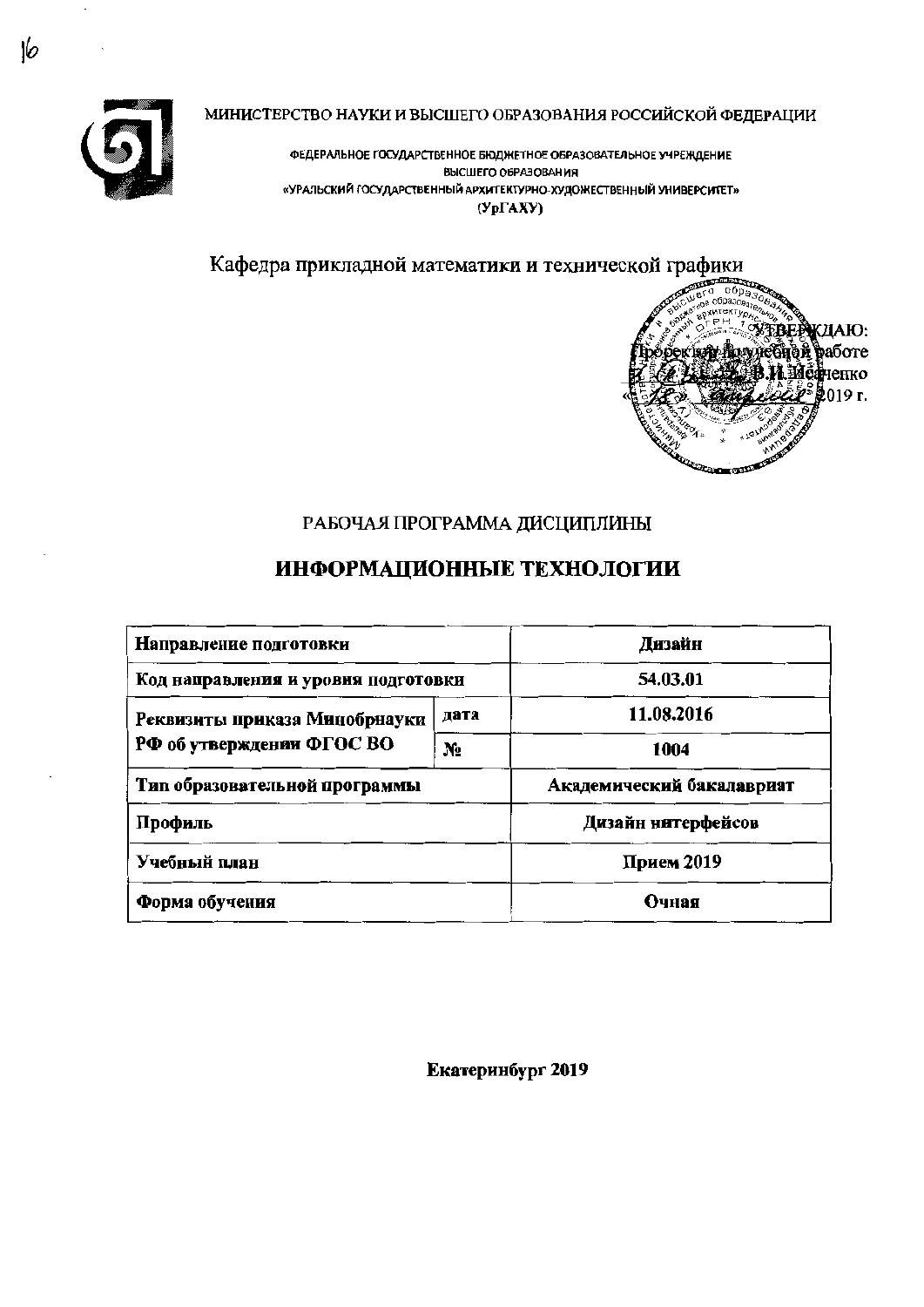#### ОБЩАЯ ХАРАКТЕРИСТИКА ДИСЦИПЛИНЫ  $\mathbf{1}$ ИНФОРМАЦИОННЫЕ ТЕХНОЛОГИИ

#### 1.1 Место дисциплины в структуре образовательной программы, связи с другими дисциплинами:

Лиспиплина ИНФОРМАЦИОННЫЕ ТЕХНОЛОГИИ вхолит в базовую часть образовательной программы. Курс взаимосвязан с дисциплинами «Технический рисунок и шрифтографика», «Проектная графика». Знания, умення и иавыки, полученные в процессе изучения дисциплины, освоения лисциплип «Лизайн-проектироваиие необхолимы лля интерфейсов».  $\kappa$ 3Dмоделирование интерфейсов», «Проектирование 3D-интерфейсов».

#### $1.2$ Аннотация содержания дисциплины:

В дисциплине два раздела, которые включают в себя работу с векторной и растровой графикой. В первом разделе рассматривается работа в редакторе CorelDraw, Inkskape. Второй раздел посвящен созданию и обработке изображений в AdobePhotoshop. Gimp.

#### $1.3$ Краткий план построения процесса изучения дисциплины:

Процесс изучения диспиплины включает практические занятия и самостоятельпую работу. Основные формы интерактивного обучения: работа в группах, портфолио, творческие работы. В ходе изучения дисциплины студенты выполняют практические графические работы.

Форма заключительного контроля при промежуточной аттестации - зачет (1-2 семестры). Для проведения промежуточной аттестации по дисциплине создан фонд оценочных средств.

Оценка по дисциплине посит иптегрированный характер, учитывающий результаты оценивания участия студентов в аудиторных занятиях, качества и своевременности выполнения графических работ, слачи зачетов.

### 1.4 Планируемые результаты обучения по дисциплине

Изучение дисциплины является этапом формировалия у студента следующих компетенций:

ОПК-4: способностью применять современную шрифтовую культуру и компьютерные техпологии, применяемые в дизайн-проектировании

ОПК-6: способностью решать стандартные задачи профессиональной деятельности на основе информационной и библиографической культуры с применением информационнокоммуникациониых техпологий и с учетом основных требований ипформациоиной безопасиости

ОПК-7: способностью осуществлять понск, хранение, обработку и анализ информации из различных источников и баз данных, представлять ее в требуемом формате с использованием информационных, компьютерных и сетевых технологий

ПК-10: способностью использовать информационные ресурсы: современные информационные технологии и графические редакторы для реализации и создания документации по дизайн-проектам

Планируемый результат изучения дисциплины в составе названных компетенций: Способность применять современную шрифтовую культуру и компьютерные технологии, применяемые в дизайн-проектировании, использовать компьютерные технологии в профессиональной деятельности дизайнера.

В результате изучения дисциплины обучающийся должеп:

Знать и понимать: методы создания и обработки векторных и растровых изображений. Уметь: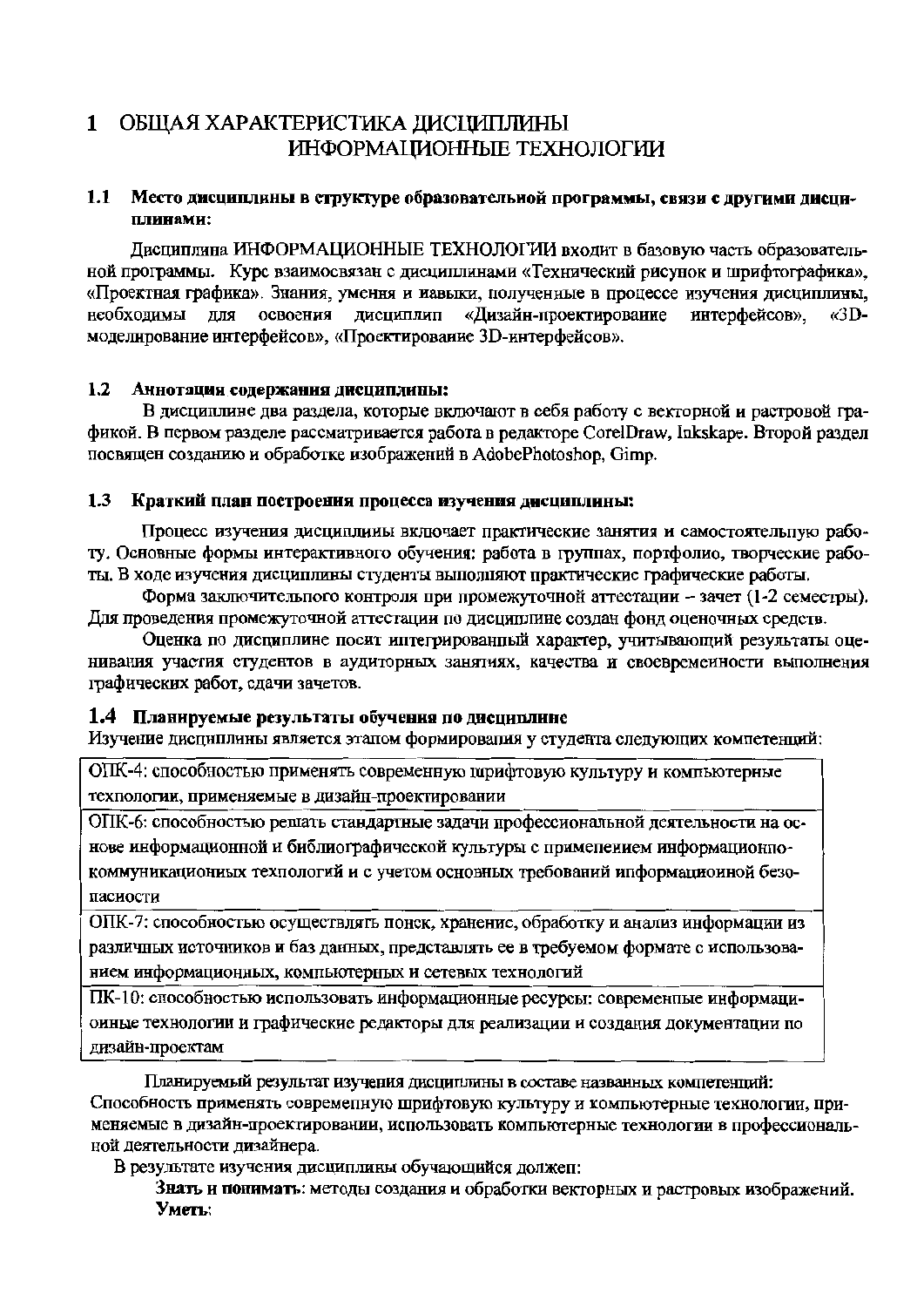а) применять знание н понимание при выборе способа и метода компьютерного изображения и моделирования дизайнерской формы и пространства; при использовании современных компьютерных прикладных нрограмм;

б) выносить суждения на примере существующих объектов дизайна, цифровых, печатных и дизайнерских работ о методах их создания и обработки, использовании шрифтов;

в) комментировать данные и результаты, связанные с областью изучения коллегам и преподавателю. Демонстрировать навыки и опыт деятельности с использованием полученных знаний и умений при выполнении проектов нечатной визуальной продукции средствами компьютерной графн-KИ.

#### Аудиторные за-Самостоятельная работа нятия Пругие виды самостоятельных занятий Практические занятия (ПЗ), Семинары Форма промежуточной агтестации по 'асчетно-графическая работа (PГP) ворческая работа (эссе, клаузура) Подготовка к контрольной работе Самостоятельная работа всего Подготовка к экзамену, зачету Аудиторные занятия всего <sup>П</sup>ругие виды занятий (Др) рафическая работа (ГР) Домашняя работа (ДР) Курсовой проект (KII) Зачетных единиц (з.е.) Расчетная работа (PP) Курсовая работа (KP) о Семестрам тисциплине\* Pedepar<sub>(P)</sub> **Лекции** (Л) Часов (час) 1  $\mathbf 2$  $72$ 36 36 18 18 36 **Зач**  $\overline{\mathbf{z}}$  $\overline{\mathbf{3}}$ 108 36 36 72 36 36 Зач  $\overline{\mathbf{M}}$ т 54 54 5 180  $72$  $72$ 108 oro

#### $1.5$ Объем дисциплины

\*Зачет с оценкой - 30, Зачет-Зач, Экзамен - Экз, Курсовые проекты - КП, Курсовые работы - КР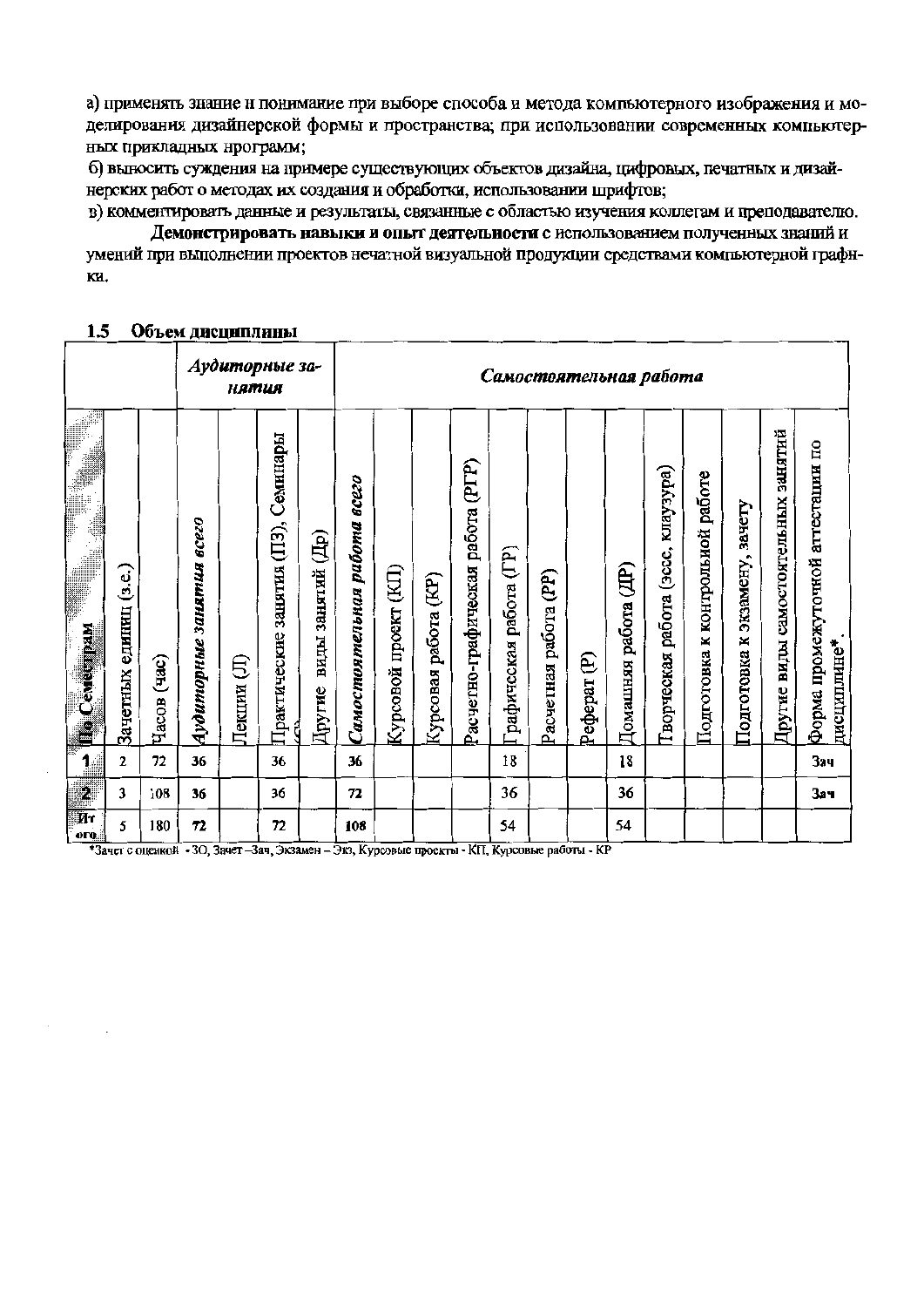# 2 СОДЕРЖАНИЕ ДИСЦИПЛИНЫ

| Код<br>раздела,<br>темы | Раздел, тема, содержание дисциплины*                                                                                                                                                                                                                                                                                                                                                                                                                                                      |
|-------------------------|-------------------------------------------------------------------------------------------------------------------------------------------------------------------------------------------------------------------------------------------------------------------------------------------------------------------------------------------------------------------------------------------------------------------------------------------------------------------------------------------|
|                         | Раздел 1 Графический редактор CorelDraw (1 семестр).                                                                                                                                                                                                                                                                                                                                                                                                                                      |
|                         | Тема 1.1 Введение в компьютерную графику.<br>Введение в компьютерную графику. Применение компьютерной графики. Графнческие<br>редакторы. Векторная и растровая графика. Программа CorelDraw: состав, особенностн,<br>использование в полиграфии. Настройка программного интерфейса. Способы создания<br>графического изображения в CorelDraw. Графические примитивы. Выделение и преоб-<br>разование объектов. Копирование в CorelDraw. Панель свойств листа и графических<br>примитивов. |
|                         | Тема 1.2 Работа с цветом.<br>Работа с цветом. Природа цвета. Цветовые модели. Простые и составные цвета. Спосо-<br>бы окрашивания объектов с помощью простых заливок. Инструмент «интерактивная<br>залнвка». Размещение объектов относительно друг друга - порядок и выравнивание.<br>Горячие клавиши упорядочения объектов. Работа с формой объекта.<br>Тема 1.3 Редактирование геометрической формы объектов.                                                                           |
|                         | Типы объектов: графические примитивы и свободно редактируемые объекты. Измене-<br>ние геометрии объекта с помощью инструмента редактирования формы. Разделение<br>объектов с помощью инструмента-ножа. Удаление части объекта с помощью инстру-<br>мента-ластика.                                                                                                                                                                                                                         |
|                         | Тема 1.4 Логические операции с объектами<br>Навыки работы с объектами. Управление масштабом просмотра объектов. Режимы про-<br>смотра документа. Группировка объектов. Соединение и разъединение объектов. Логи-<br>ческие операции. Создание и редактнрование контуров. Создание объектов произволь-<br>ной формы. Свободное рисование и крнвые Безье. Навыки работы с контурами. На-<br>стройка контура.                                                                                |
|                         | Тема 1.5 Использование спецэффектов.<br>Добавление перспективы. Создание тенн. Применение огибающей. Деформация формы<br>объекта. Примененне объекта-линзы. Оконтуриванне объектов. Эффект перетекания<br>объектов. Прозрачность Сеточная заливка. Придание объема объектам.<br>Тема 1.6 Кисти                                                                                                                                                                                            |
|                         | Кисть. Создание кистей и распылителей. Таблица снмволов. Символьные шрифты, как<br>источники готовых изображений. Граница объектов. Толщина и вид контура.<br>Тема 1.7 Средства повышенной точности.                                                                                                                                                                                                                                                                                      |
|                         | Линейки. Сетки. Направляющие. Привязки. Точные преобразования объектов. Вырав-<br>иивание и распределение объектов по сетке. Размещение в ключевых узлах других объ-<br>ектов. Графическая работа «Мебельный чертеж». Коптрольпая работа 2 «Проект кухон-<br>ного гарнитура».                                                                                                                                                                                                             |
|                         | Тема 1.8 Работа с текстом.<br>Оформление текста. Внды текста: простой и художественный текст. Художественный<br>текст. Создание, редактирование, форматирование, предназначение. Размещение текста<br>вдоль кривой. Редактирование геометрической формы текста. Разработка фирменного<br>стиля. Создание логотипов. Разработка фирменных бланков. Правила оформление визи-<br>TOK.                                                                                                        |
|                         | Тема 1.9 Верстка страниц.<br>Создапие, редактирование, форматирование, предназначеиие. Дизайн текста Навыки<br>работы с текстовыми блоками. Вставка готовой статьи из текстового файла, разбить на                                                                                                                                                                                                                                                                                        |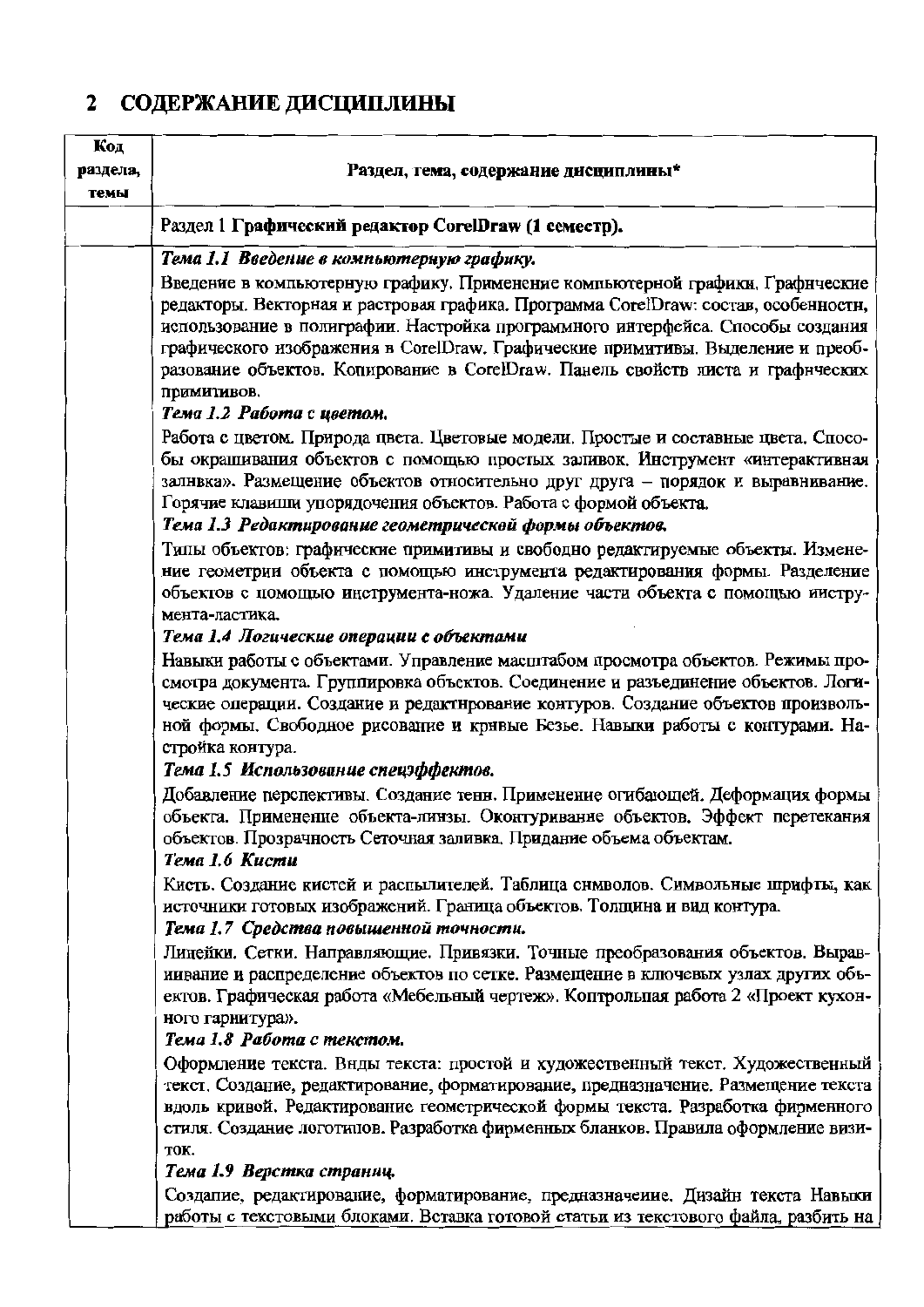| информационные блоки и скомпоновать на листе.<br>Создание макета в редакторе.<br>Тема 1.10                                                                                                                                                                                                                                                                               |
|--------------------------------------------------------------------------------------------------------------------------------------------------------------------------------------------------------------------------------------------------------------------------------------------------------------------------------------------------------------------------|
| Планирование и создание макета. Многостраничный документ. Настройка документа.                                                                                                                                                                                                                                                                                           |
| Планирование макета. Создание макета.                                                                                                                                                                                                                                                                                                                                    |
| Тема 1.11 Работа с растровыми изображениями.                                                                                                                                                                                                                                                                                                                             |
| Импорт растровых изображений. Редактирование растровых изображений. Фигурная<br>обрезка Power Clip. Трассировка растровых изображений. Создание налитр из трасси-<br>рованных изображений. Форматы векторных и растровых изображений.<br>Тема 1.12 Печать документа                                                                                                      |
| Подготовка макета к печати. Основные требования к файлу. Меню предварительного                                                                                                                                                                                                                                                                                           |
| просмотра печати. Настройка параметров печати. Режим цветоделения. Размещение ма-<br>кета пеобходимом формате печати. Масштабы печати. Графическая работа «Подготовка                                                                                                                                                                                                    |
| макета визитки для печати».                                                                                                                                                                                                                                                                                                                                              |
| Тема 1.13<br>Трассировка растровых изображений                                                                                                                                                                                                                                                                                                                           |
| Трассировка растровых изображений. Технология ручной и автоматической обводки<br>растровых изображений. Стилизация фотографии. Приемы работы в редакторе.                                                                                                                                                                                                                |
| Раздел 2 Графический редактор Adobe PbotoShop (2 семестр).                                                                                                                                                                                                                                                                                                               |
| Тема 2.1 Введение.                                                                                                                                                                                                                                                                                                                                                       |
| Назначение и применение редактора. Виды и форматы изображений. Особенности рас-                                                                                                                                                                                                                                                                                          |
| тровых изображений. Параметры растровых изображений. Сохранение файла. Форматы                                                                                                                                                                                                                                                                                           |
| графических файлов. Настройки системы. Структура документа в редакторе. Понятия                                                                                                                                                                                                                                                                                          |
| слоя и цветового канала. Фоновый слой. Организация палитр. Создание нового изобра-                                                                                                                                                                                                                                                                                       |
| жения. Открытие и сохранение изображения. File Browser. Регулировка размеров холета                                                                                                                                                                                                                                                                                      |
| и изображения. Способы интерполяции. Обрезка изображения. Отмена действий. Па-<br>литра History. Навигация по изображению. Поворот изображения, изменение масштаба                                                                                                                                                                                                       |
| просмотра, перемещение изображения в окпе. Палитра Навигатор. Зачем нужны слои.                                                                                                                                                                                                                                                                                          |
| Способы создания и удаления слоя. Управление слоями с помощью палитры Layers.                                                                                                                                                                                                                                                                                            |
| Отображение и сокрытие слоя.                                                                                                                                                                                                                                                                                                                                             |
| Тема 2.2 Использование цвета в документе.                                                                                                                                                                                                                                                                                                                                |
| Основные цветовые модели: RGB, CMYK,LAB. Преобразование цветовых моделей.                                                                                                                                                                                                                                                                                                |
| Выбор цвета ипструментом Eyedropper. Измерение цвета. Метки цвета. Палитра Color.                                                                                                                                                                                                                                                                                        |
| Окио Color picker. Палитра Swatches. Цветовые каналы в документе.                                                                                                                                                                                                                                                                                                        |
| Тема 2.3 Техника рисования.                                                                                                                                                                                                                                                                                                                                              |
| Инструменты свободного рисования. Использование кистей, карандаша, ластика. Па-<br>нель параметров инструмента Кисть. Режимы работы рисующих инструментов. Палит-<br>ра Brushes. Подключеине библиотек кистей. Создание новой кисти. Инструменты и ко-<br>манды заливки. Заливка градиентом, создание градиента. Заливка узором. Создание и<br>сохранение образца узора. |
| Тема 2.4 Инструменты выделения.                                                                                                                                                                                                                                                                                                                                          |
| Управление параметрами инструментов. Дополнение, вычитание и пересечение облас-                                                                                                                                                                                                                                                                                          |
| тей выделения. Инвертирование. Приемы выделения областей сложной формы. Выде-                                                                                                                                                                                                                                                                                            |
| ление близких цветов. Модификация выделения командами Select-Transform selection;                                                                                                                                                                                                                                                                                        |
| Select-Feather и Select- Modify. Перемещение и копирование выделенных фрагментов.                                                                                                                                                                                                                                                                                        |
| Масштабирование, поворот, нскажение выделенной области. Обводка и заливка выде-                                                                                                                                                                                                                                                                                          |
| ленных областей. Привязка, линейки и нанравляющие линии.                                                                                                                                                                                                                                                                                                                 |
| Тема 2.5 Работа со слоями многослойного изображения.                                                                                                                                                                                                                                                                                                                     |
| Особенности работы с многослойиым изображением. Параметры слоя. Режимы нало-                                                                                                                                                                                                                                                                                             |
| жения слоев. Объединеиие слоев в наборы Layer Set. Связывание слоев. Переимеиова-                                                                                                                                                                                                                                                                                        |
| иие слоев. Сведеине слоев. Выравнивание слоев по координатам, направляющим и ко-                                                                                                                                                                                                                                                                                         |
| ординатной сетке. Трансформация слоя. Удаление фона. Команды Clear, инструменты                                                                                                                                                                                                                                                                                          |
|                                                                                                                                                                                                                                                                                                                                                                          |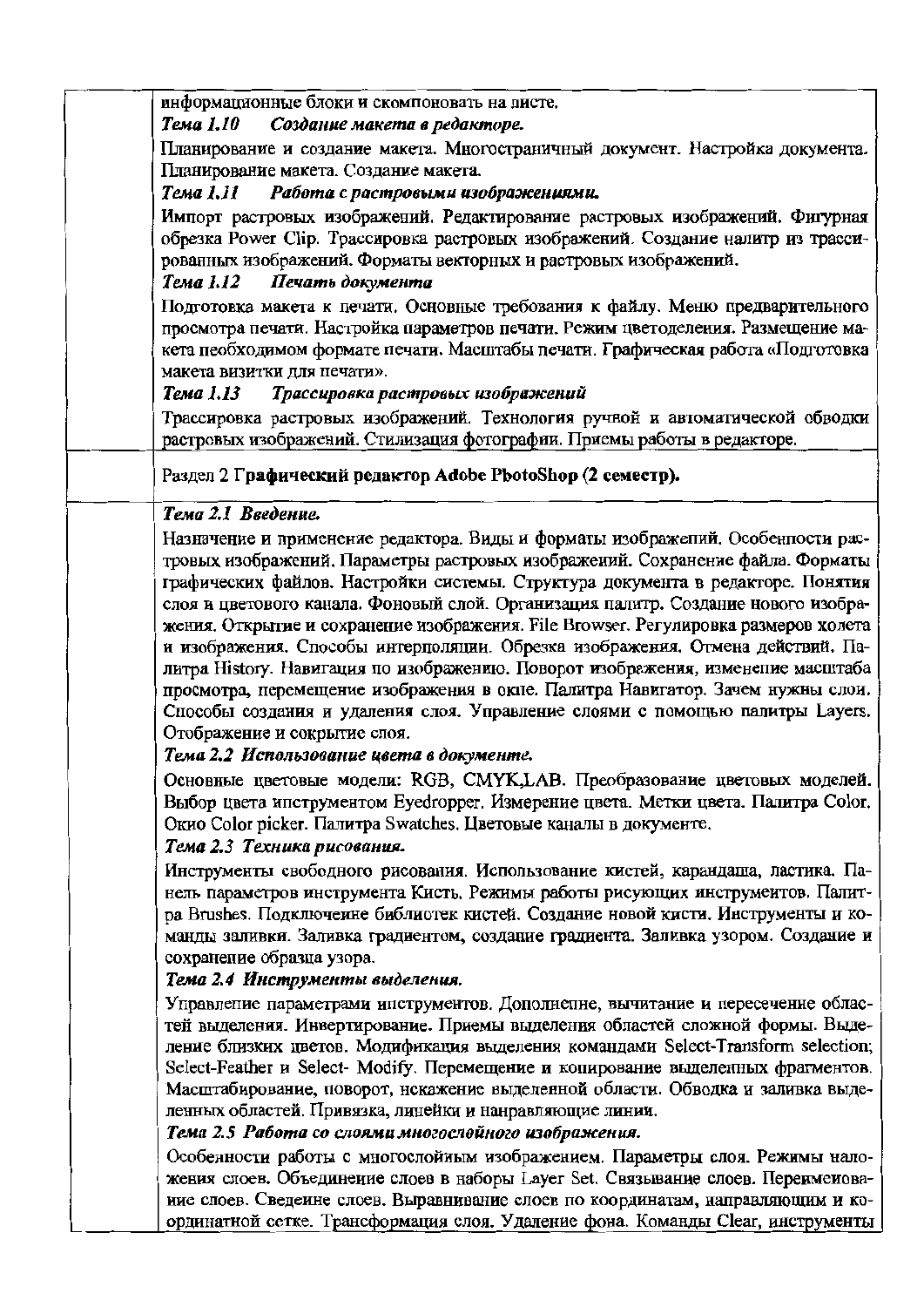#### Eraser, Magic Eraser, Background eraser.

### Тема 2.6 Маски.

Альфа каналы. Сохранение выделения в альфа-канале. Загрузка, копирование, создание и удаление альфа-каналов. Перемещение масок между документами. Редактирование альфа-каналов с помощью инструментов. Быстрая маска. Частичное выделение (роль серого цвета в маске). Градиентные маски. Графическая работа «Совмещение изображений по градиентным маскам».

#### Тема 2.7 Техника ретуширования.

Использование инструмеитов коррекции изображения (Clone stamp, Healing brush, Patch, инструменты Затемнение, Осветление). Создание сиимков изображения. Частичный возврат к нредыдущему состоянию Инструмент History brush. Инструменты Blur, Smudge. Усиление резкостн изображения, размытие изображения, имитации световых эффектов изображения.

#### Тема 2.8 Коррекция цветных изображений.

Уровни и диапазон яркостей. Нахождение черной, белой и серой точек. Приемы автоматической коррекции уровней. Тоновые кривые. Тоновая коррекция цветных дианазонов. Нахождение погрешностей цвета. Балансировка и коррекция цветов. Коррекция ивета в канале. Слвиг ивета в тоновом диапазоне. Балансировка цвета в окне Color balance. Балансировка цвета в окне Variations. Диалоговые окна Hue/Saturation и Selective Color. Команла Auto color.

### Тема 2.9 Слой-маски.

Создание слой-маски. Связь слоя и его маски. Отключение и редактирование слоймаски. Макетные группы. Корректирующие слои. Создание корректирующего слоя, изменение тнпа корректирующего слоя. Редактирование маски корректирующего слоя. Иснользование корректирующих слоев для неразрушающей коррекции. Графическая работа «Коллаж».

#### Тема 2.10 Контуры.

Общие сведения о векторной графике. Понятие сплайна. Режимы построения: контурный слой, обычный контур, растровая фигура, контурная маска слоя. Работа с инструментами Реп, Freeform Pen. Субконтуры, выравнивание субконтуров. Режимы наложения и свойства контуров. Редактирование контура. Контурная маска слоя. Контур и выделение. Обводка и заливка контура. Шаблоны. Сохранение контура в качестве шаблона. Экспорт и импорт контуров. Растеризация векторных объектов.

#### Тема 2.11 **Текст.**

Создание и свойства текста. Простой и фигурный текст. Вертикальный текст. Палитра Character. Атрибуты символа: гарнитура, шрифт, начертание. Выбор шрифта. Атрибуты абзаца: выравиивание текста, плотность текста, отбивки. Растрирование текста.

#### Тема 2.12 Эффекты.

Залание эффектов: тень, внутренняя тень, свечение, внутреннее свечение, иллюзия объема, наложение текстуры, наложение муара, обводка контура изображения. Эффекты при работе с текстом без растеризации. Эффекты нри работе с текстом, переведенным в контур. Отображение эффектов в палитре слоев. Изменение степени воздействия эффекта. Общее направление света. Режим наложения эффектов слоев. Операцни с комплектами эффектов и стили. Создание обычных слоев из эффектов.

#### Тема 2.13 Фильтры.

Общие свойства фильтров. Команда ослабления н режимы наложения. Фильтр Liquify и фильтры деформации. Фильтры подменю Noise и Pixelate. Фильтры подменю Render. Фильтры подменю Stylize н Texture. Фильтры подменю Artistic и Sketch. Фильтры подменю Brush Strokes.

# Дисциплина может содержать деление только на разделы, без указания тем, либо только темы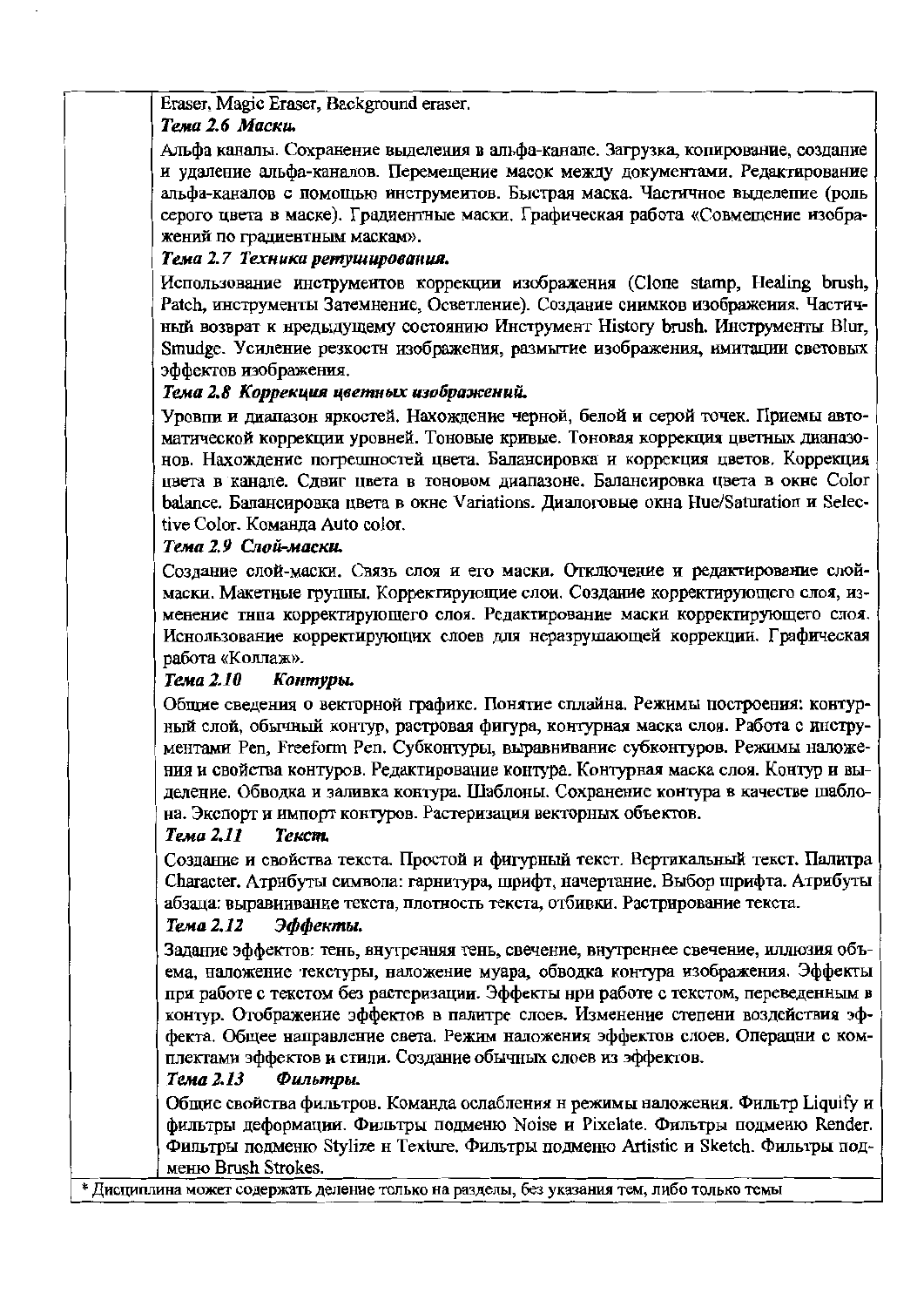# 3 РАСПРЕДЕЛЕНИЕ УЧЕБНОГО ВРЕМЕНИ

3.1 Распределение аудиторных занятий и самостоятельной работы по разделам дисциплины

|              |                      | Раздел дисциплины,<br>тема        |          |        | Аудиторные занятия<br>(час.) | Самост.          | Оценочные сред-                                                                                              |
|--------------|----------------------|-----------------------------------|----------|--------|------------------------------|------------------|--------------------------------------------------------------------------------------------------------------|
| Семестр      | Неделя се-<br>местра |                                   | ВСЕГО    | Лекции | Практ.<br>занятия            | работа<br>(час.) | ства                                                                                                         |
| $\mathbf{1}$ | $1 - 17$             | Раздел 1<br>Тема 1.1 - Тема 1.13  | 68       |        | 34                           | 34               | Дом.работы<br>(темы 1.1-1.13)<br>Граф.работа № 1<br>(темы 1.1-1.6)<br>Граф.работа № 2<br>(темы 1.7-1.13)     |
|              | 18                   | Итоговое занятие                  | 4        |        | $\overline{c}$               | 2                |                                                                                                              |
|              |                      | Итого за 1 семестр:               | 72       |        | 36                           | 36               | зачет                                                                                                        |
| $\mathbf{2}$ | $1 - 17$             | Раздел 2<br>Тема 2.1. - Тема 2.13 | 102<br>١ |        | 34                           | 68               | Дом.работы<br>(темы 2.1-2.13)<br>Граф.работа № 3<br>$($ Tembi 2.1-2.6)<br>Граф.работа № 4<br>(темы 2.7-2.13) |
|              | 18                   | Итоговое занятие                  | 6        |        | 2                            | 4                |                                                                                                              |
|              |                      | Итого за 2 семестр:               | 108      |        | 36                           | 72               | зачет                                                                                                        |
|              |                      | Итого:                            | 180      |        | 72                           | 108              |                                                                                                              |

#### 3.2 Другие виды занятий

Не предусмотрено

#### $3.3$ Мероприятия самостоятельной работы и текущего контроля

#### 3.3.1 Примерный перечень тем курсовых проектов (курсовых работ) Не предусмотрено

### 3.3.2 Примериый перечень тем расчетно-графических работ

Не предусмотрено

### 3.3.3 Примерный перечень тем графических работ

- 1. Создание упаковочной коробки.
- 2. Рисование реального объекта «Автомобиль».
- 3. Цветокоррекция черно-белой фотографии.
- 4. Выполнение фотореалистичного коллажа.

#### 3.3.4 Примерный перечень тем расчетных работ (программных продуктов) Не предусмотрено

### 3.3.5 Примерный перечень тем рефератов (эссе, творческих работ)

Не предусмотрено

3.3.6 Примерный перечень тем практических внеаудиторных (домашних) работ Выполняются домашние работа в соответствии с тематикой дисциплины.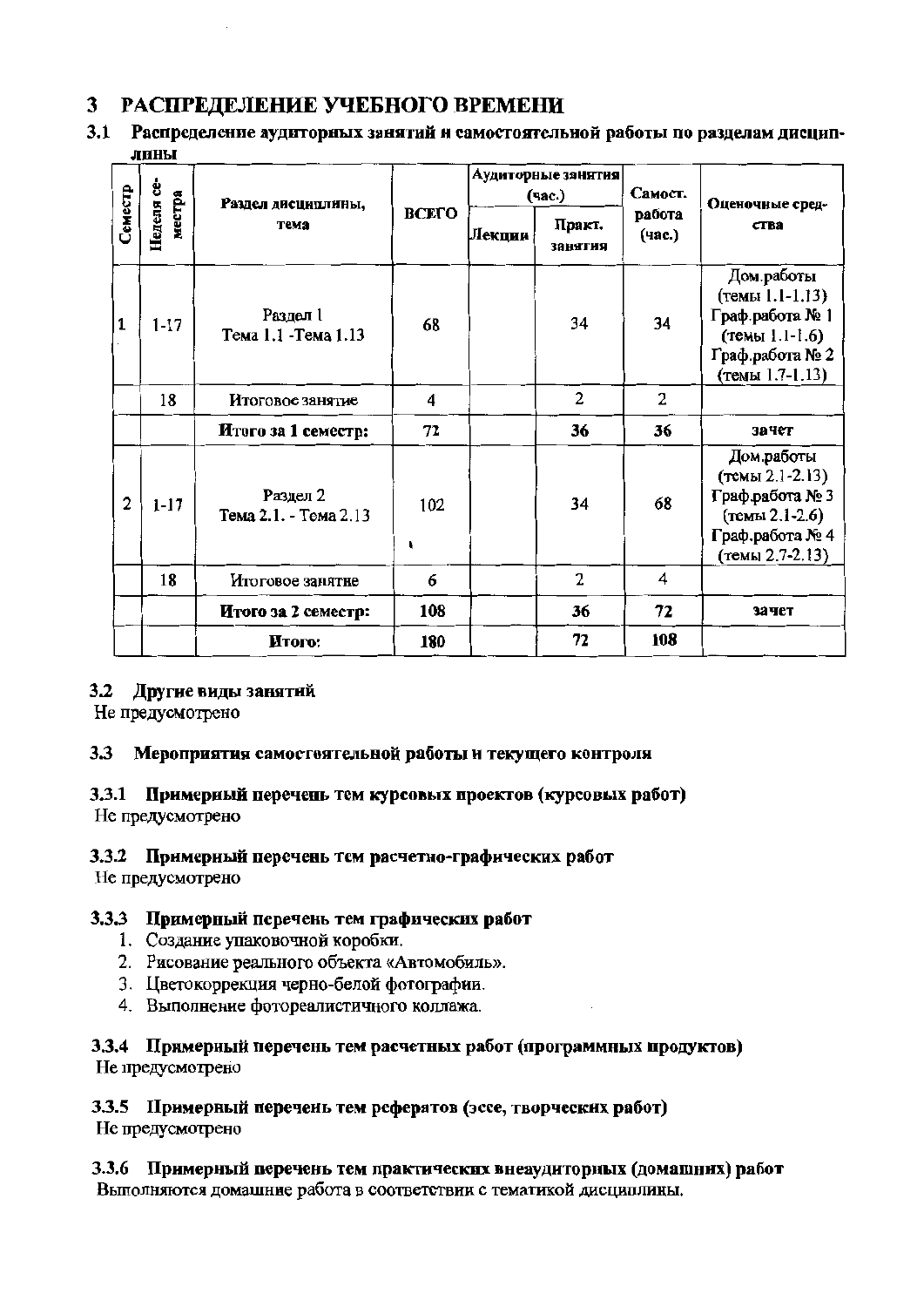#### 3.3.7 Примерная тематика контрольных работ

Не предусмотрено

#### 3.3.8 Примерная тематика клаузур

Не предусмотрено

#### ПРИМЕНЯЕМЫЕ ТЕХНОЛОГИИ ОБУЧЕНИЯ 4

|                                                   |                           | Активные методы обучения |                          |           |                     |                              |                             |           |                       | Дистанционные технологии и элек- |                                           |                                |                                                 |                                              |                         |
|---------------------------------------------------|---------------------------|--------------------------|--------------------------|-----------|---------------------|------------------------------|-----------------------------|-----------|-----------------------|----------------------------------|-------------------------------------------|--------------------------------|-------------------------------------------------|----------------------------------------------|-------------------------|
|                                                   |                           |                          |                          |           |                     |                              |                             |           |                       |                                  |                                           |                                | тронное обучение                                |                                              |                         |
| Код<br>разде-<br>ла, те-<br>мы<br>дисци-<br>ПЛИНЫ | Компьютерное тестирование | Кейс-метод               | Деловая или ролевая игра | Портфолио | команде<br>Работа в | Метод развивающей кооперации | Балльно-рейтинговая система | Портфолно | Другие методы (какне) | Сетевые учебные курсы            | практикумы и тренаже-<br>핎<br>Виртуальные | н видеоконференции<br>Вебинары | 8<br>web-конференции и<br>минары<br>Асинхронные | Совместная работа и разработка кон-<br>тента | Другие (указать, какие) |
| P.1                                               |                           |                          |                          |           |                     |                              |                             |           |                       |                                  |                                           |                                |                                                 |                                              |                         |
| P.2                                               |                           |                          |                          |           | <b>RANGER DES</b>   |                              |                             |           |                       |                                  |                                           |                                |                                                 |                                              |                         |
| $\overline{P.3}$                                  |                           |                          |                          |           |                     |                              |                             | أادراج    |                       |                                  |                                           |                                |                                                 |                                              |                         |

# 5 УЧЕБНО-МЕТОДИЧЕСКОЕ И ИНФОРМАЦИОННОЕ ОБЕСПЕЧЕНИЕ **ДИСЦИПЛИНЫ**

#### 5.1 Рекомендуемая литература

#### 5.1.1 Основная литература

#### 5.1.2 1. Основная литература

- 1. Молочков, В.П. Работа в CorelDRAW Graphics Suite X7 / В.П. Молочков. 2-е изд., испр. М.: Национальный Открытый Университет «ИНТУИТ», 2016. - 285 с.: схем., ил.; То же [Электронный ресурс]. - URL: http://biblioclub.ru/index.php?page=book&id=429071 (16.05.2016).
- 2. Молочков, В.П. Adobe Photoshop CS6 / В.П. Молочков. 2-е изд., испр. М. : Национальный Открытый Университет «ИНТУИТ», 2016. - 339 с.: ил.: То же ГЭлектронный ресурс]. - URL: http://biblioclub.ru/index.php?page=book&id=429052

#### 5.1.3 Дополнительная литература

- 1. Колесниченко, Н.М. Инженерная и компьютерная графика: учебное пособие / Н.М. Колесниченко, Н.Н. Черняева. - Вологда: Инфра-Инженерия, 2018. - 237 с.: ил. -Режим достуна: http://biblioclub.ru/index.php?page=book&id=493787
- 2. Гурский Ю. А. Компьютерная графика: Photoshop CS5, CorelDRAW X5, Illustrator CS5 / Ю. А. Гурский, А. Жвалевский, В. Завгородний. - СПб. : Питер, 2011. - 688 с.
- 3. Лепская Н. А. Художник и компьютер: учебное пособие. М.: Когито-Центр, 2013.-172 с.-Режим доступа: http:// biblioclub.ru/index.php?page=book&id=145067.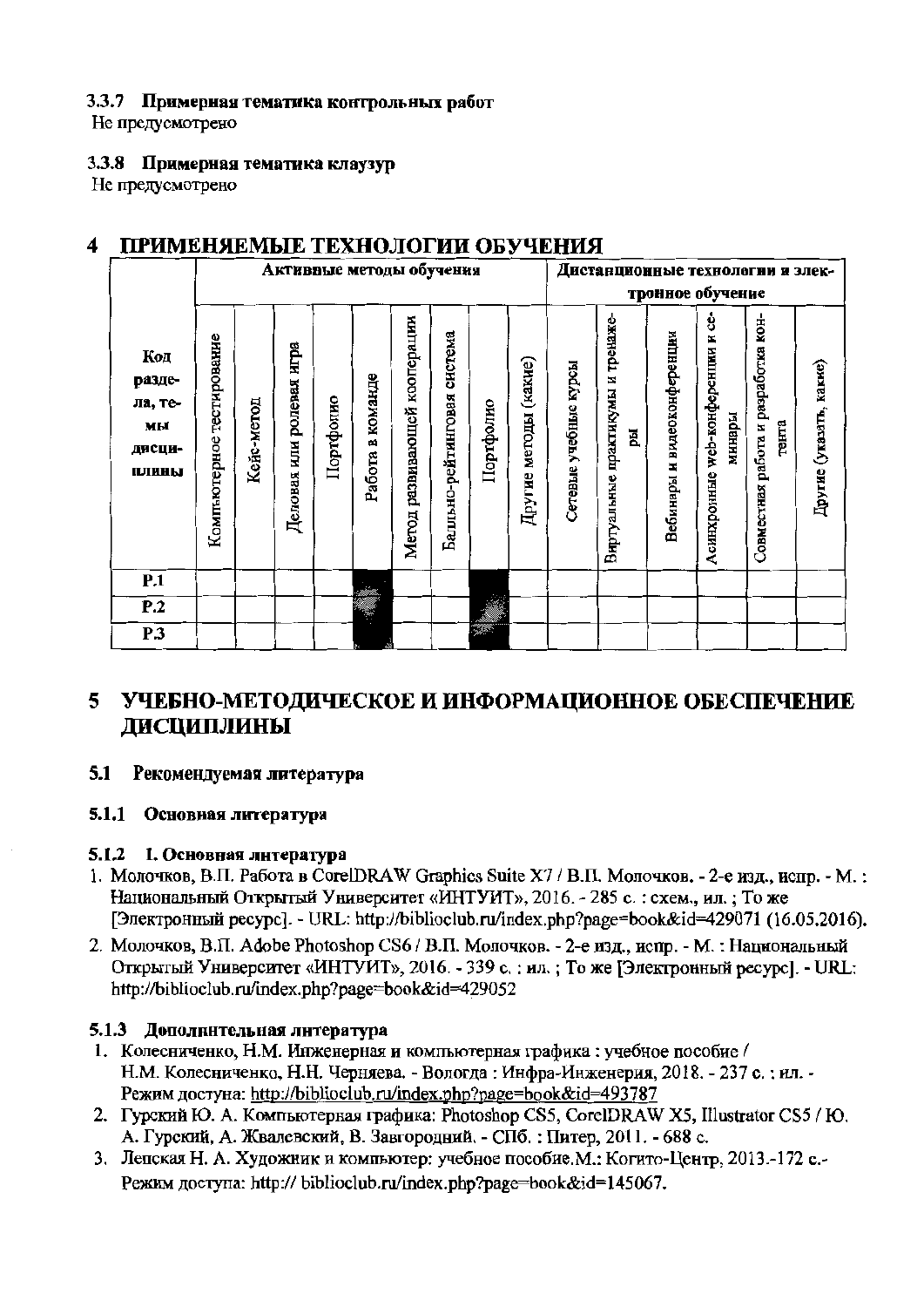#### 5.2 Учебно-методическое обеспечение для самостоятельной работы

Лепская Н. А. Художник и компьютер: учебное нособие. М.: Когито-Центр, 2013.-172 с.- Режим nocryna: http:// biblioclub.ru/index.php?page=book&id=145067.

### 5.3 Перечень информационных технологий, используемых нри осуществленин образовательного процесса по днециплине, включая перечень программного обеспечения и информационных справочных систем\*

#### 5.3.1. Перечень нрограммного обеснечения

| Тил ПО                              | Название             | Источник               | Доступность для<br>студентов       |
|-------------------------------------|----------------------|------------------------|------------------------------------|
| Прикладное ПО/<br>Офисный пакет     | Microsoft Office     | Лицензионная программа | Доступно<br>в компьютерном         |
| Прикладное ПО/<br>Графический пакет | Corel DRAW, Inkskape | Лицензионная программа | классе и в ауди-<br>ториях для са- |
| Прикладное ПО/<br>Графический пакет | PhotoShop, Gimp      | Лицензионная программа | мостоятельной<br>работы УрГАХУ     |

#### 5.3.2. Базы данных и ниформационные справочные системы

- 1. www.cdrpro.ru Пошаговые примеры для пакета Corel Draw на русском языке с иллюстрациями
- 2. www.sxc.hu Сайт с беснлатными стоковыми фотографиями (открытая лицензия) (логин: usaaa /пароль:usaaa)
- 3. www.demiart.ru Пошаговые примеры для пакета Photoshop на русском языке с иллюстрациями
- 4. http://www.veer.com/ideas/relax/ образец интерактивной презентации портала стоковой фотографии Veer
- 5. http://www.google.com/webfonts- шрифты с кириллическими лигатурами и альтериативными иачертаниями (бесплатный по Open Font License 1.0)
- http://www.prodtp.ru/ русскоязычный форум по компьютериой верстке 6.

### 5.3 Электронные образовательные ресурсы

biblioclub.ru

### 6. МЕТОДИЧЕСКИЕ УКАЗАНИЯ ДЛЯ ОБУЧАЮЩИХСЯ ПО ОСВОЕНИЮ **ДИСЦИПЛИНЫ**

#### Студент обязан:

1) зиать:

- график учебного нроцесса по дисциплине (календариый план аудиторпых занятий и планграфик самостоятельной работы);
- порядок формирования итоговой оценки по дисциплине; (преподаватель на первом занятии по дисциплине знакомит студентов с перечисленными организационно-методическими материалами);
- 2) посещать все виды аудиториых занятий (преподаватель контролирует посещение всех видов занятий), вести самостоятельную работу но дисциплине, используя литературу, рекомендованцую в рабочей программе дисцинлины и нреподавателем (преподаватель передает список рекомендуемой литературы студентам);
- 3) готовиться и активно участвовать в аудиторных занятиях, используя рекомендованную литературу и методические материалы;
- 4) своевременно и качественно выполнять все виды аудиторных и самостоятельных работ, предусмотренных графиком учебного нроцесса по дисциплине (преподаватель ведет непрерыв-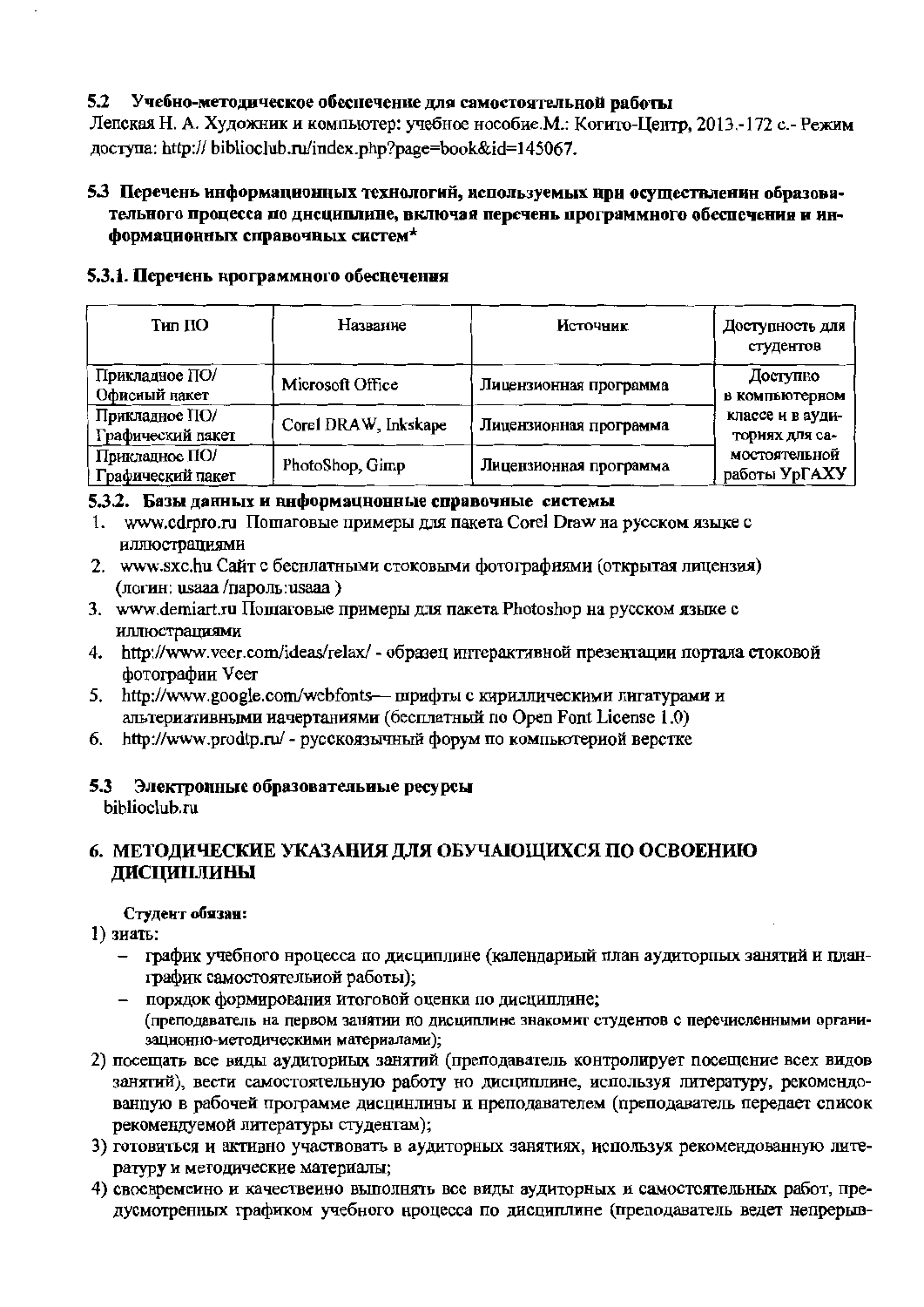ный мониторинг учебной деятельности студентов);

5) в случае возникновения задолженностей по текущим работам своевременно до окончания семестра устранить их, выполняя недостающие или исправляя не зачтенные работы, предусмотренные графиком учебного процесса (преподаватель на осиове данных мониторинга учебной деятельности своевременио предупреждает студентов о возникших задолжеиностях и необходимости их устранения).

# 7. МАТЕРИАЛЬНО-ТЕХНИЧЕСКОЕ ОБЕСПЕЧЕНИЕ ДИСЦИПЛИНЫ

Лля проведения дисциплины используются компьютерные классы, компьютеры которых объединены в локальную сеть, лекционцая аудитория, оборудованиая проектором.

# 8. ФОНД ОЦЕНОЧНЫХ СРЕДСТВ ДЛЯ ПРОВЕДЕНИЯ ПРОМЕЖУТОЧ-НОЙ АТТЕСТАЦИИ

Фонд оценочных средств предназначен для оценкн:

- 1) соответствия фактически достигнутых каждым студентом результатов изучения дисциплины результатам, запланированным в формате дескрипторов «зиать, уметь, иметь иавыки» (п.1.4) и получения интегрированной оценки по дисциплине;
- 2) уровия формирования элементов компетенций, соответствующих этапу изучения дисциплины.

### 8.1. КРИТЕРИИ ОЦЕНИВАНИЯ РЕЗУЛЬТАТОВ КОНТРОЛЬНО-ОЦЕНОЧНЫХ МЕ-РОПРИЯТИЙ ТЕКУЩЕЙ И ПРОМЕЖУТОЧНОЙ АТТЕСТАЦИИ ПО ДИСЦИП-ЛИНЕ

8.1.1. Уровень формирования элементов компетенций, соответствующих этапу изучения дисциплины, оценивается с использованием следующих критериев и шкалы оцепок\*

| Критерии             | Шкала оценок                              |            |
|----------------------|-------------------------------------------|------------|
| Оценка по дисциплине | Уровень освоения элементов<br>компетенций |            |
| Отлично              |                                           | Высокий    |
| Хорошо               | Зачтено                                   | Повышенный |
| Удовлетворительно    |                                           | Пороговый  |
| Неудовлетворительно  | Элементы не освоены                       |            |

\*) описанне критериев см. Приложение 1.

8.1.2. Промежуточная аттестация по дисциплине представляет собой комплексную оценку, определяемую уровнем выполнения всех запланированных коитрольно-оценочных мероприятий (КОМ). Используемый иабор КОМ имеет следующую характеристику:

| $\mathbf{N}_2$ π/π | Форма КОМ                    | Состав КОМ            |  |  |  |
|--------------------|------------------------------|-----------------------|--|--|--|
|                    | Посещение аудиторных занятий |                       |  |  |  |
|                    | Выполнение доманних работ    | 26 работ (задания)    |  |  |  |
|                    | Выполнение графических работ | 4 работы (задания)    |  |  |  |
| 4                  | Зачет (1-2 семестры)         | Выполнение всех работ |  |  |  |
|                    |                              | Портфолио             |  |  |  |

Характеристика состава заданий КОМ приведена в разделе 8.3.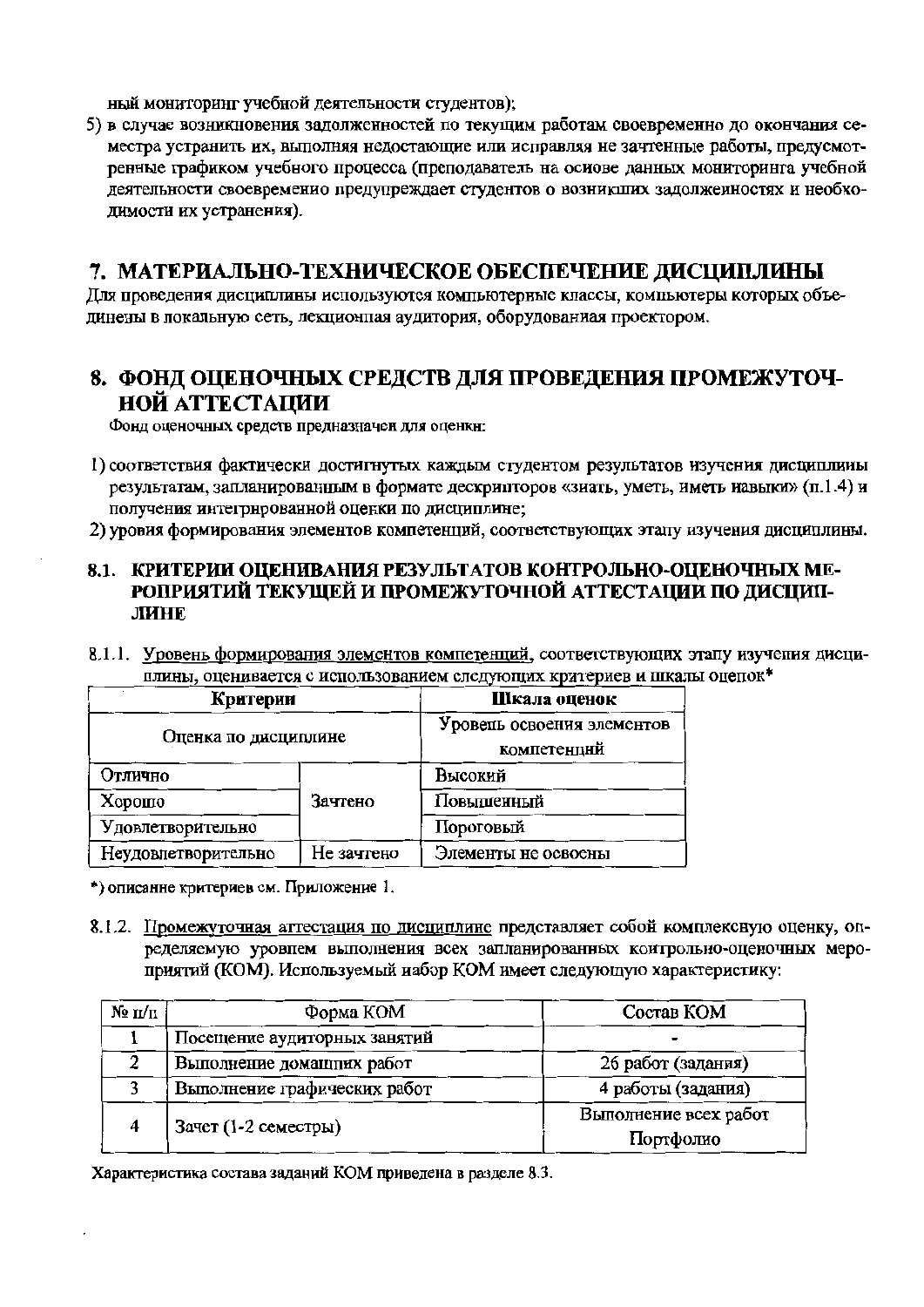$8.1.3.$ Оценка знаний, умений и навыков, продемонстрированных студентами при выполнении отдельных контрольно-оценочных мероприятий и оценочных заданий, входящих в их состав, осуществляется с применением следующей шкалы оценок и критериев:

| Уровни оценки дос-<br>тижений студента<br>(оценки) | Критерии<br>для определения уровня достижений<br>Выполненное оценочное задание:               | Шкала оценок                |  |
|----------------------------------------------------|-----------------------------------------------------------------------------------------------|-----------------------------|--|
| Высокий (В)                                        | соответствует требованиям*, замечаний нет                                                     | Отлично (5)                 |  |
| Средний (С)                                        | соответствует требованиям*, имеются замечания,<br>которые не требуют обязательного устранения | $X$ орошо $(4)$             |  |
| Пороговый (П)                                      | не в полной мере соответствует требованиям*,<br>есть замечания                                | Удовлетворительно (3)       |  |
| Недостаточный (Н)                                  | не соответствует требованиям*, имеет сущест-<br>венные ошибки, требующие исправления          | Неудовлетворительно<br>2)   |  |
| Нет результата (O)                                 | не выполнено илн отсутствует                                                                  | Оценка не выставляет-<br>CЯ |  |

\*) Требования и уровень достиженнй студентов (соответствие требованиям) но каждому контрольнооценочному мероприятию определяется с учетом критериев, приведенных в Приложении 1.

### 8.2. КРИТЕРИИ ОПЕНИВАНИЯ РЕЗУЛЬТАТОВ ПРОМЕЖУТОЧНОЙ АТТЕСТАЦИИ ПРИ ИСПОЛЬЗОВАНИИ НЕЗАВИСИМОГО ТЕСТОВОГО КОНТРОЛЯ

При проведении независимого тестового контроля как формы промежуточной аттестации применяется методика оценивания результатов, предлагаемая разработчиками тестов.

### 8.3. ОПЕНОЧНЫЕ СРЕЛСТВА ЛЛЯ ПРОВЕЛЕНИЯ ТЕКУШЕЙ И ПРОМЕЖУТОЧ-**НОЙ АТТЕСТАЦИИ**

### 8.3.1. Перечень заданий для домашних работ:

Домашняя работа № 1. Создание изображений из графических примитивов:

1. познакомиться со справкой редактора, прочитать Советы. Сформулировать и ввести в поисковой системе соответствующий данной теме занрос. Рассмотреть примеры работы с линиями, перемещение масштабирование растягивание.

2. с помощью графических примитивов создать изображение «Буратино». Сохранить изображение в папке группы по образцу Фамилия Буратино.cdr.

Домашняя работа № 2. Работа с цветом. Заливка объектов:

1. Прочитать в учебнике параграф о работе с цветом. Ответить на вопрос: Что такое «Цветовые модели»? Чем отличаются СМУК и RGB.

2. Построить изображение из треугольников по заданному образцу, подобрать цвета с помощью инструмента «Пипетка». Сохранить изображение в папку группы.

Домашняя работа № 3. Работа с кривыми:

1. Используя любую поисковую систему ответить на вопрос: Что такое кривая Безье? Какой инструмент работает с кривыми?

2. С помощью инструментов создания и редактирования кривых как можно более точно воспроизвести рисунок «Колибри», выданный преподавателем. Создать элементы трафарета, чтобы подготовить файл для вырезания объекта. Сохранить изображение в напке группы. Домашняя работа № 4. Создание векториой текстуры:

1. Нарисовать узор, используя графические примитивы зеркальную и круговую симметрии. Повторить узор по вертикали и горизонтали. Объединить объекты в группу, создать текстуру. 2. С помощью булевых операций создать контур рыбки и заполнить его, номестив группу в

коптейпер. Сохраните изображенне в панке группы.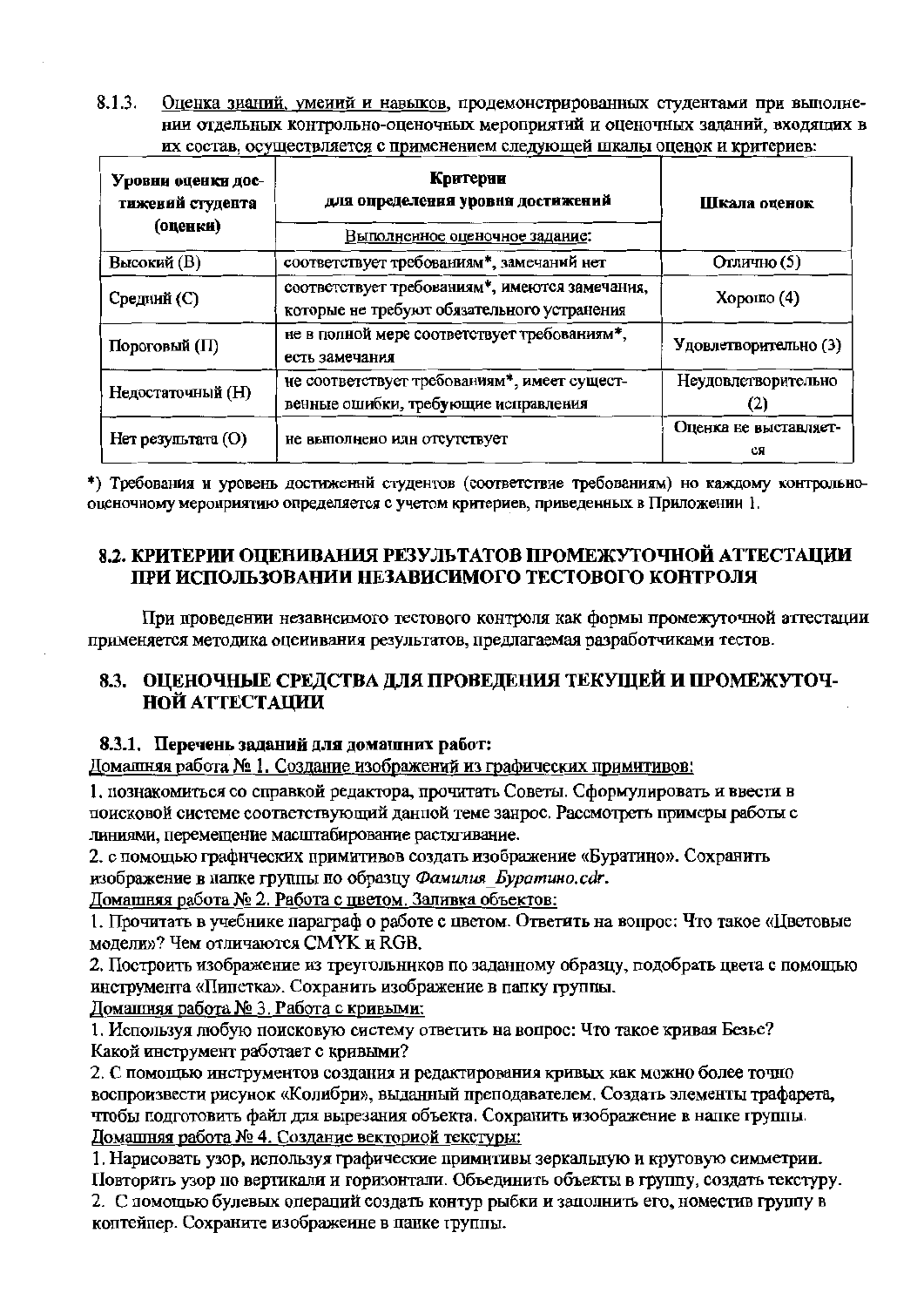Домашняя работа № 5. Работа с эффектами:

1. Нарисовать грушу, используя эффект «Переход».

2. Нарисовать яблоко, используя эффект Сеточная заливка.

3. Нарисовать вазу с фруктами, используя эффект прозрачности. Добавить эффект Тени.

Сохранить изображение в папке группы.

Ломашняя работа № 6. Работа с кистями:

1. Создать группу простых объектов без контуров. Можно иснользовать эффекты, символы, графические примитивы. Преобразовать в кисть.

2. Создать несколько групп объектов, преобразовать в распылитель. Сохранить кисть и распылитель.

3. Используя свои кисти обвести любой графический примитив. Настроить вид кисти на объекте. Домашняя работа № 7 Лоскутное одеяло:

Настроить размер проектного листа 200мм \* 170 мм. Отложить поля с помощью направляющих с каждой стороны по 10 мм. Разбить направляющими внутреннюю область на квадраты размером 30мм на 30мм. Определить центр поворота направляющих. Включить привязку к направляющим. Сделать диагональные направляющие под разными углами. Собрать лоскутное одеяло с помощью инструмента «Кривая Безье».

Домашняя работа № 8 Шрифтовая композиция:

1. Используя сайт для поиска бесплатных шрифтов, подобрать шрифты для композиции.

2. Выполнить шрифтовую композицию по образцу из курса «Графическая и цветовая

композиция», используя свои слова и шрифты, на формате A 2. Расположить по центру листа внутри нолей (20 мм).

Домашняя работа № 9 Листовка:

Выполнить листовку но данному образцу на формате А 6. Использовать, как образец, наполнить своим содержанием на тему «История костюма». Сохранить файл.

Домашняя работа № 10 Работа с растровым изображением:

1. Импортировать в документ растровое изображение.

2. Выполнить обтравку растрового изображения кривой и номестить в контейнер.

3. Используя художественные фильтры, получить варианты изображения.

Домашняя работа № 11 Трассировка:

1. Загрузить изображение сложного узора в файл. Перевести рисунок в черно-белый режим.

2. Выполнить автоматическую трассировку изображения, используя разные методы. Исправить получившиеся кривые, подготовить файл.

Доманняя работа № 12 Макет:

Собрать из своих готовых файлов многостраничный документ. Разместить все в пределах заданных полей. Сохранить макет.

Домашняя работа № 13 Печать документа:

1. Подготовить изображение для печати на различных форматах. Разложить изображение по слоям.

2. Подготовить изображение для вывода в растровый редактор.

Домашняя работа № 14 Простой коллаж:

1. Подобрать три изображения для коллажа. Разместить их в слоях.

2. Разместить образец коллажа на фоновый слой. Выполнить коллаж по готовому образцу. Домашняя работа № 15 Коллекция цветов:

Получать образцы цветовых оттенков с изображения и создать из них наборы, которые вноследствии можно использовать, создать собственную коллекцию цветовых оттенков. Домашняя работа № 16 Рисование академического шара:

Нарисовать академический шар с помощью графического планшета. Настроить инструменты рисования и растушёвки. Поместить основу свет и тень на разные слои. Добавить надающую тень

Домашняя работа № 17 Сложный коллаж:

1. С номощью инструментов выделения вырезать по контуру изображения цветов и собрать букет в вазу.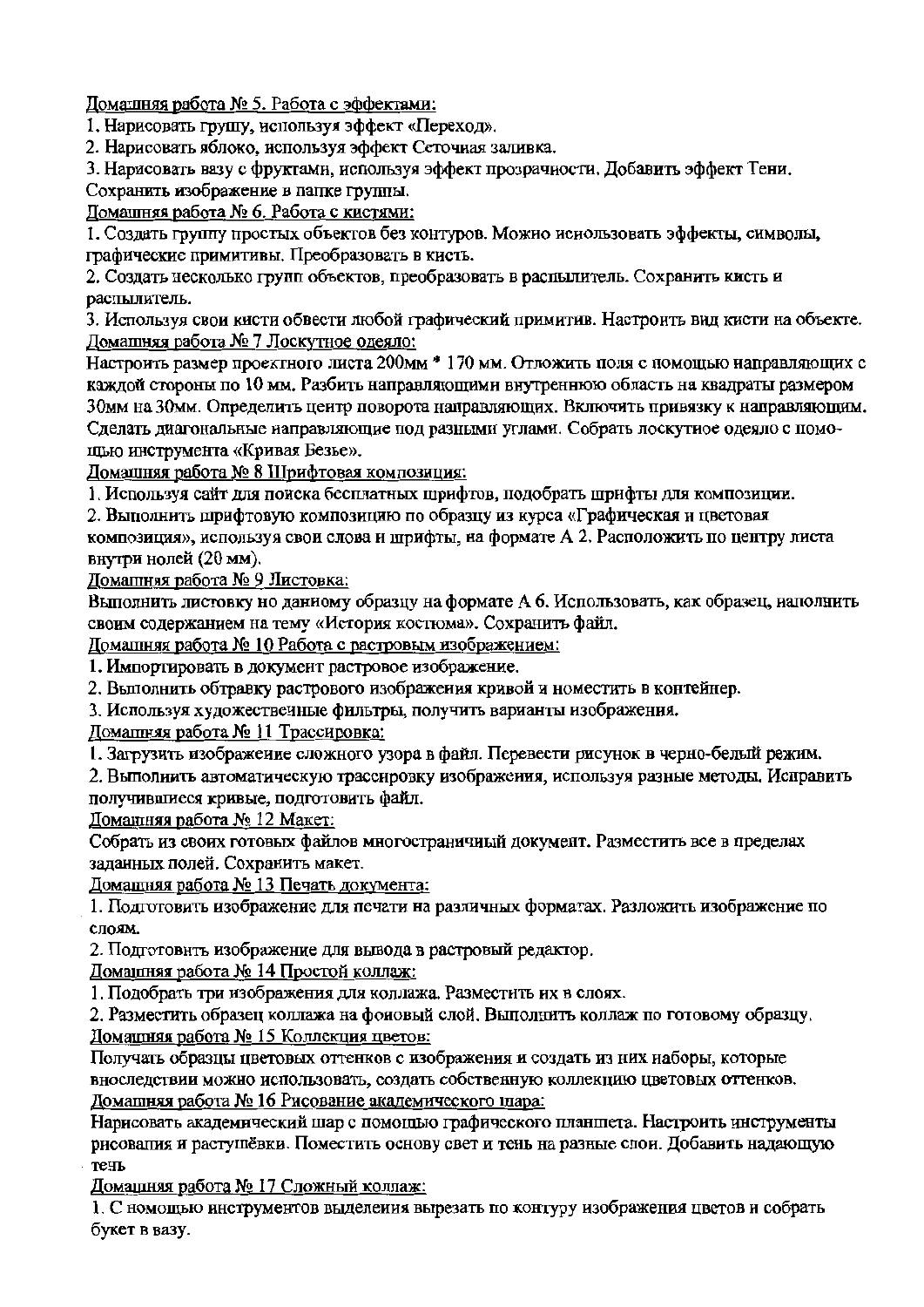2. Поместить вазу иа стол, добавить тень от объекта.

Домашняя работа № 18 Многослойное изображение:

1. Выполнить объемную композицию, используя готовые изображения академического шара, букета.

2. Дополните композицию готовыми элементами, используя группы слоев. Сведите изображение на олии слой.

Ломашняя работа № 19 Витраж «Колибри»:

1. С помошью быстрой маски выделить части изображения «Птичка» и перенести на иовый слой.

2. Подобрать изображению новую цветовую схему. Сохранить файл.

Домащняя работа № 20 Витраж «Колибри 2»:

1. Открыть изображение из предыдущего урока и считать вырезаниые фрагмеиты в выделение объекта. Зафиксировать маску слоя.

2. Используя маску слоя и корректирующие слои, выполните заливку изображения.

Домашняя работа № 21 Ретушь:

1. Открыть черпо- белую фотографию. Исследовать изображение с помощью инструментов пветокоррекции. Вынолните цветокоррекцию изображения.

2. Используя инструменты ретуши, удалить с фотографии иежелательные элементы (пыль, потертости). Инструментами освещения и затемнения скорректировать светотень. Сохранить файл.

Домашняя работа № 22 Раскрашивание старой фотографии:

1. Открыть черно- белую фотографию из предыдущего урока. Разбить изображение па цветиые зоны с помощью масок.

2. Подобрать цвет, используя ииструменты цветокоррекции илн с помощью режимов наложения. Домащняя работа № 23 Коитуры:

1. Перенести векторное изображение из графического редактора CorelDRAW, предварительно разбив его по слоям.

2. Создать маски слоёв и поменять текстуру и цветовую схему изображения Домашняя работа № 24 Работа с текстом:

1. Открыть любую предыдущую работу и выполнить падпись на изображении. Расположить текст вертикально. Используя свойства текстовой панели, добавить искажение текста. Применить подходящий шрифт. Выполните тень.

2. Используя ииструмент выделения текстом, вырезать текст из фотографии и поместить на другой слой. Сохранить файл.

Домашняя работа № 25 Эффекты слоя:

1. Открыть предыдущую работу с текстом. Применить эффекты слоя к текстовому слою.

2. Настроить эффект тени, текстуры, и обводки. Создать свой стиль из нескольких эффектов.

Настроить готовый стиль из палитры стилей для применения к вашему файлу.

Домашняя работа № 26 Галерея фильтров:

1. Открыть иесколько фотографий. Применить различные фильтры из галереи фильтров.

2. Используя режимы наложения слоёв, посмотреть, как можно сочетать применение различных художествениых фильтров. С помощью фильтров деформации номестить надпись на развевающийся флаг.

### 8.3.2. Перечень заданий для графических работ:

Графическая работа № 1 «Упаковочная коробка»:

1. выполнить эскнз упаковочной коробки средствами векториой графики

2. разработать выкройку для коробки по образцу.

Графическая работа № 2 «Автомобиль»:

1. сфотографировать автомобиль.

2. на осиове фотографии выполнить векторное изображение «один в один».

Графическая работа № 3 «Цветокоррекция черно-белой фотографии»:

представить цветиой вариант любой черно-белой фотографин.

Графическая работа № 4 «Фотореалистичный коллаж»: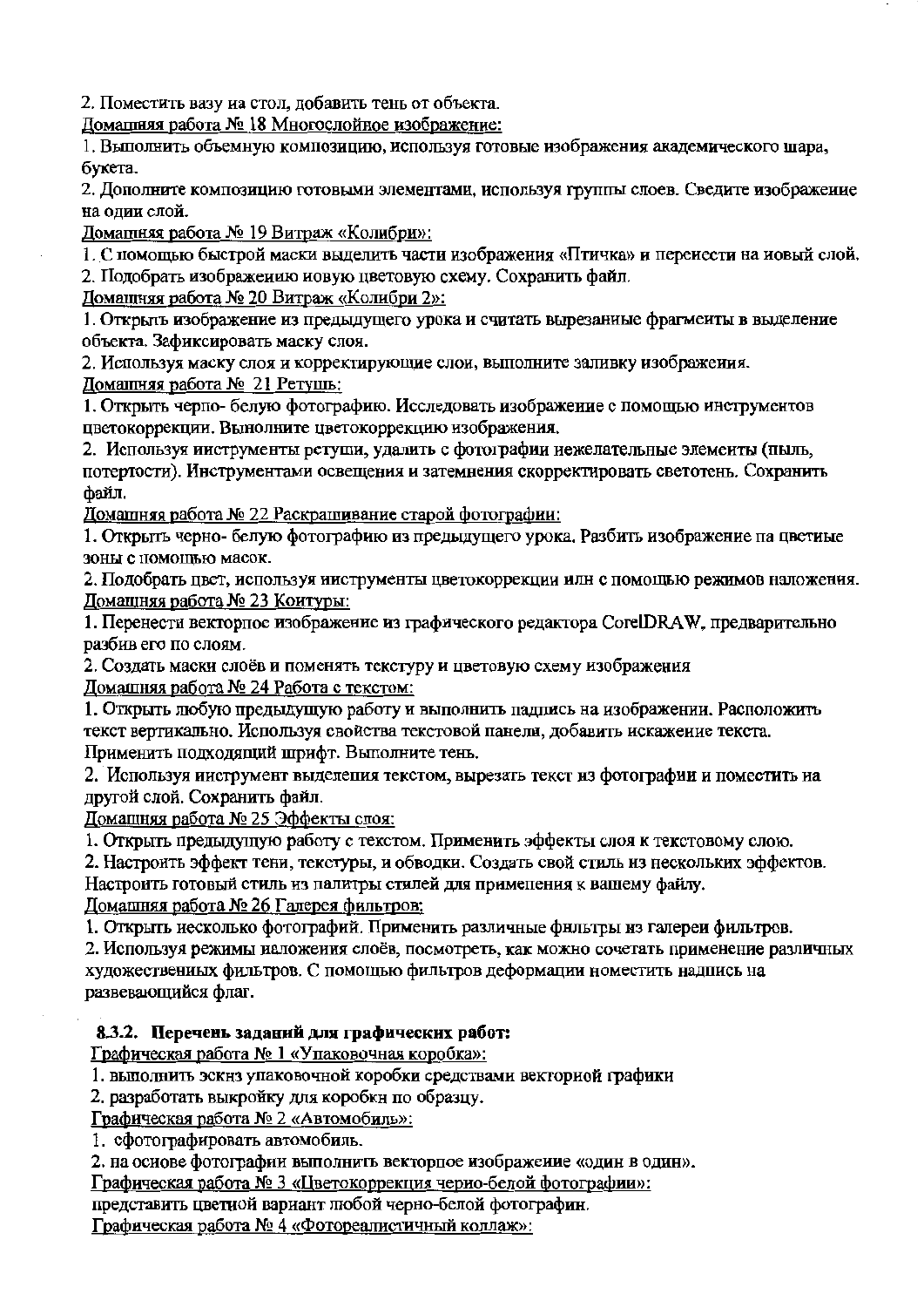создать фотореалистичных коллаж из элементов механизмов. Например: «Слон из гаек».<br>Подготовнть к зачетам портфолио своих работ за семестр.

 $\sim$ 

|           | Рабочая программа дисциплины составлена авторами:              |                                  |                               |               |         |  |  |  |  |
|-----------|----------------------------------------------------------------|----------------------------------|-------------------------------|---------------|---------|--|--|--|--|
| No<br>п⁄п | Кафедра                                                        | Ученая степень.<br>ученое звание | Должность                     | ФИО           | Подпись |  |  |  |  |
|           | Кафедра приклад-<br>ной математики<br>и технической<br>графики |                                  | Старший<br>препода-<br>ватель | О.Н. Мысакова |         |  |  |  |  |
|           | Рабочая программа дисциплины согласована:                      |                                  |                               |               |         |  |  |  |  |
|           | Заведующий кафедрой ПМ и ТГ                                    |                                  |                               | С.С. Титов    |         |  |  |  |  |
|           | Директор библиотеки УрГАХУ                                     |                                  | Н.В. Нохрииа                  |               |         |  |  |  |  |
|           | Декан факультета дизайна                                       |                                  | И.С.Зубова                    |               |         |  |  |  |  |

 $\sim$ 

 $\bar{z}$